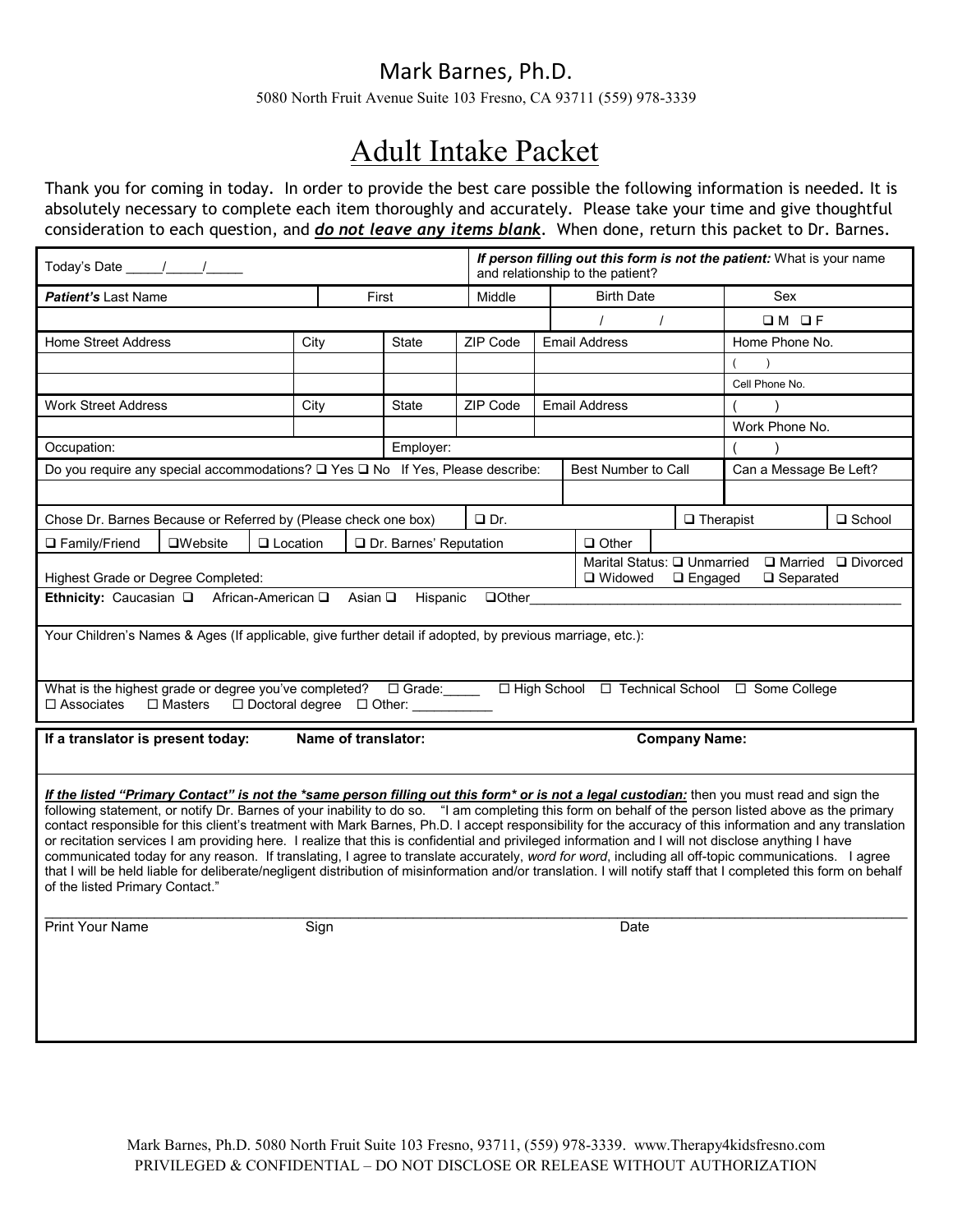5080 North Fruit Avenue Suite 103 Fresno, CA 93711 (559) 978-3339

| Nearest Relative Not Living with You                                                       | Address                                                                                                                                                                                                                                  |  |
|--------------------------------------------------------------------------------------------|------------------------------------------------------------------------------------------------------------------------------------------------------------------------------------------------------------------------------------------|--|
| Phone#:<br>the contract of the contract of the contract of the contract of the contract of | Cell#                                                                                                                                                                                                                                    |  |
| Emergency Contact                                                                          | Address<br>the control of the control of the control of the control of the control of the control of the control of the control of the control of the control of the control of the control of the control of the control of the control |  |
| Phone#                                                                                     | Cell#                                                                                                                                                                                                                                    |  |

I realize that it is **solely** my responsibility to pay for services as well as to determine what my insurance coverage, benefits and limits are. I request that Mark Barnes, Ph.D. provide clinical services and I agree to be financially responsible for these costs. Dr. Barnes, or his staff will bill my insurance, but regardless of any insurance billing assistance provided to me by Dr. Barnes or his staff, I will be responsible for my account. I authorize insurance payments be paid directly to Dr. Barnes. By signing this Financial Agreement I consent to the release of information to my insurance company as required for validation, billing, reimbursement, and related services. I understand that this account may be subject to finance charges of 1.5% per month (18% per annum) of the unpaid balance after 90 days. If the account becomes delinquent and referred to an attorney or collection agency, I will be held responsible for actual attorney fees and collection expenses. If you have health insurance it may cover a part of the cost of your treatment here, and to determine whether it will, we need the above information.

| <b>Signature of Patient or Financial Guarantor</b>                                                             | Date                                                                                                                  |  |  |  |  |  |
|----------------------------------------------------------------------------------------------------------------|-----------------------------------------------------------------------------------------------------------------------|--|--|--|--|--|
| ACKNOWLEDGEMENT OF RECEIPT OF HIPAA PRIVACY PRACTICES                                                          |                                                                                                                       |  |  |  |  |  |
| I HEREBY ACKNOWLEDGE RECEIPT OF THE ABOVE Notice of Privacy Practices Date:                                    |                                                                                                                       |  |  |  |  |  |
| Patient Signature: et al. 2016 and 2017 of Signature of Legal Guardian: Exercise 2018 and 2018 and 2019 and 20 |                                                                                                                       |  |  |  |  |  |
|                                                                                                                | Parent <b>Call Carlo Cheetical Contract Cheese</b> Parameter Cheese Parameter Parameter Cheese Parameter Parameter Pa |  |  |  |  |  |

## **Consent for Treatment**

I authorize Mark Barnes, Ph.D., Psychological Services  $\Box$  Yes  $\Box$  No

**Signature Date**

 $\_$  , and the contribution of the contribution of  $\mathcal{L}_\mathcal{A}$  , and the contribution of  $\mathcal{L}_\mathcal{A}$  , and the contribution of  $\mathcal{L}_\mathcal{A}$ 

**Please be advised that completing preliminary health and insurance questionnaires does not establish a physician-patient relationship with this practice. Dr. Barnes will review your health history and conduct an initial evaluation to determine whether you are a suitable candidate and whether the practice will accept you as a patient.**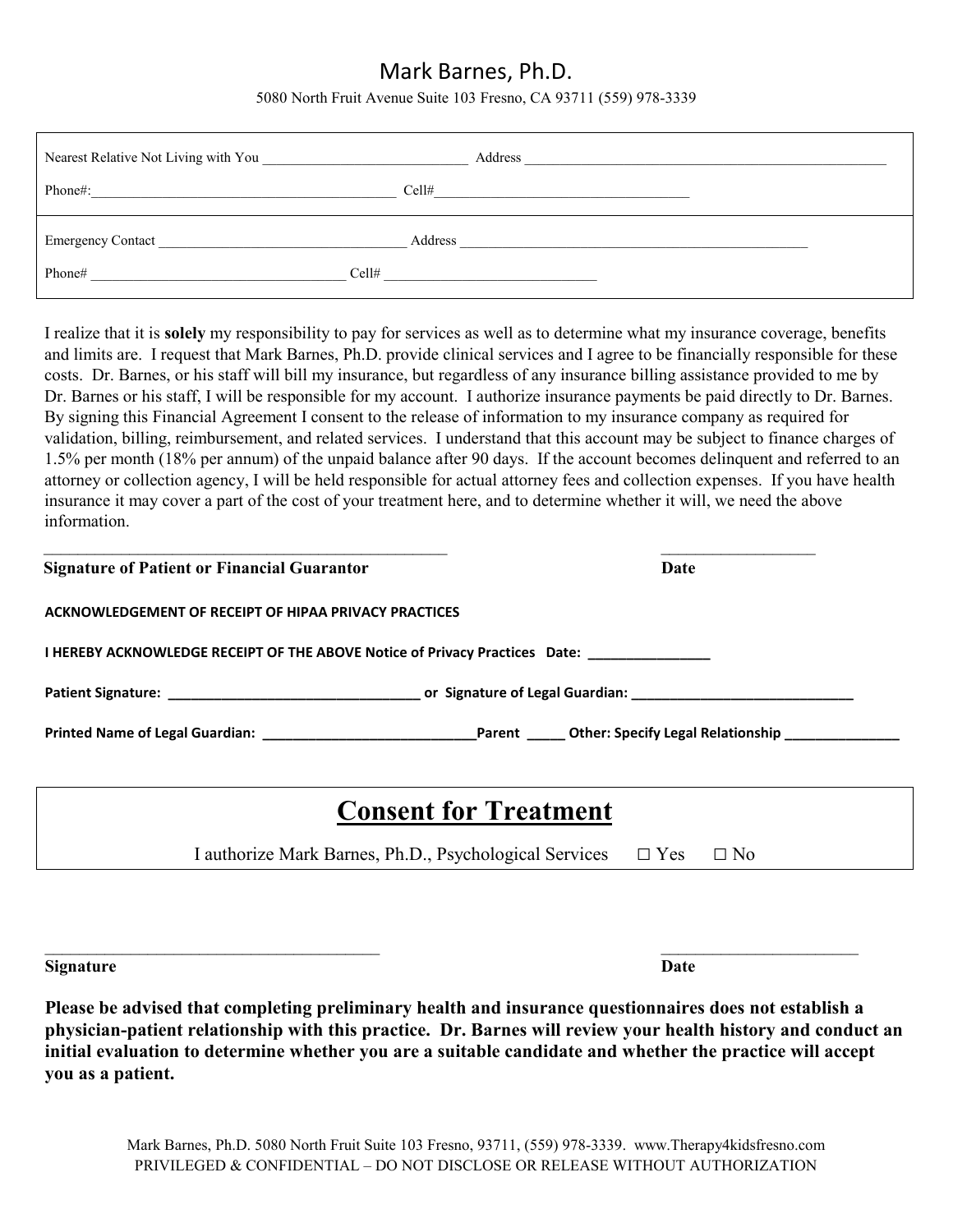5080 North Fruit Avenue Suite 103 Fresno, CA 93711 (559) 978-3339

### **Office Policies / Consent to Treatment / Financial Agreement**

Thank you for choosing my practice for you mental health care. This document outlines my office policies and procedures; authorizes me to begin evaluation and treatment; and establishes the financial/clinical agreement between you, and Dr. Barnes. This document also provides information regarding how your medical and/or mental health information may be used and how you may access those records. Please read this information carefully. If you have any questions, please discuss them with your therapist.

#### **MEDICAL/MENTAL HEALTH RECORD KEEPING:** The

privacy of your medical and mental health information is extremely important to us and we are committed to protecting your privacy. We create a record of care which includes dates of service and type of treatment provided. Dr. Barnes maintains paper records and also makes use of electronic record keeping and electronic billing. All records, whether paper or digital, are maintained by Dr. Barnes in full compliance with state, federal, and professional regulations.

#### **LEGAL CONSENT TO TREATMENT**: Any individual over the

age of eighteen, who is not legally prohibited from doing so, consents to their own treatment. For minors under the age of eighteen, it is Dr. Barnes' policy that legal guardians provide written consent. In situations of joint legal custody, it is Dr. Barnes' policy that both legal guardians must consent to treatment. A parent having sole legal custody may consent to treatment. It is my policy to request proof of legal custody or guardianship. There are no exceptions to the above policy.

**CONFIDENTIALITY:** To maximize the benefit of evaluation and treatment trust must be developed between patient and therapist; you must be open and honest. Information disclosed within therapy is confidential and may not be revealed to anyone without your written consent except where disclosure is required by law. Dr. Barnes will discuss issues of confidentiality and will ask for your consent to communicate with anyone considered essential for appropriate evaluation and treatment. Children and adolescents also have the right to confidentiality with their therapist. Sharing helpful information between parents and children is necessary in the treatment of adolescents and children. Your therapist will discuss what is needed and appropriate with you and your child and request your consent.

**LIMITS OF CONFIDENTIALITY:** Dr. Barnes is a mandated reporter in accordance with California State Law. Disclosure may be made or is mandated in the following circumstances: 1) Where there is a reasonable suspicion of a child neglect/abuse, abuse of disabled persons, or elder adult physical abuse/severe neglect. 2) Where the patient is likely to inflict serious selfharm. 3) Where there is a reasonable suspicion that the patient presents a danger of violence to others. Dr. Barnes has a duty to warn persons in a life-threatening situations and must make a

report to authorities and the intended victim(s) to prevent serious imminent harm to another or the public. 4) Dr. Barnes is a mandated reporter to the Food and Drug Administration regarding the adverse effects of prescribed medications. 5) Disclosure may also be required pursuant to some legal proceedings, such as custody disputes. The Dr. Barnes will release confidential information in the course of judicial/administrative proceedings as required by law, law enforcement purposes as required by law, a valid court order, or as provided by your specific written consent. 6) In the event of an emergency, confidential information may be disclosed to notify a person responsible for the care of a minor regarding your location, general condition, or medical information. 7) If you are seeking Worker's Compensation, or you are receiving services through Victims of Crime, or any other third-party which is covering payment, it is necessary for Dr. Barnes to disclose confidential information to those agencies either as required by law or contract. Since agencies vary, if your services are financially supported by a third-party agency, or mandated by court order, you and your clinician will discuss specific limits of confidentiality.

#### **I understand and agree. Please Initial Here** \_\_\_\_\_

**USE CONFIDENTIAL INFORMATION:** The Dr. Barnes will use your mental health records for these purposes. 1.) Treatment: Dr. Barnes will maintain treatment information and records. This information is used to document progress, and record other information relevant to services rendered. 2.) Financial Arrangements/Payment: If you so desire, Dr. Barnes or his staff will submit requests for payment to your insurance company in either electronic or hardcopy format, or both. Dr. Barnes or his staff will provide Insurance companies with the information required in order for you to receive your mental/medical health insurance benefits. Since the policies of insurance companies will vary, please discuss with Dr. Barnes, his staff, and your insurance provider to obtain further specifics. The Dr. Barnes or his staff will attempt to resolve billing concerns including financial difficulties. You must still be aware that in the event that your account is in default, limited and specific information may be released to a Credit Collection Agency in order to settle your account. 3.) Dr. Barnes may also obtain services from our business associates such as accounting/legal service providers or our insurers as necessary. Quality assurance consultants, transcriptionists, billing services,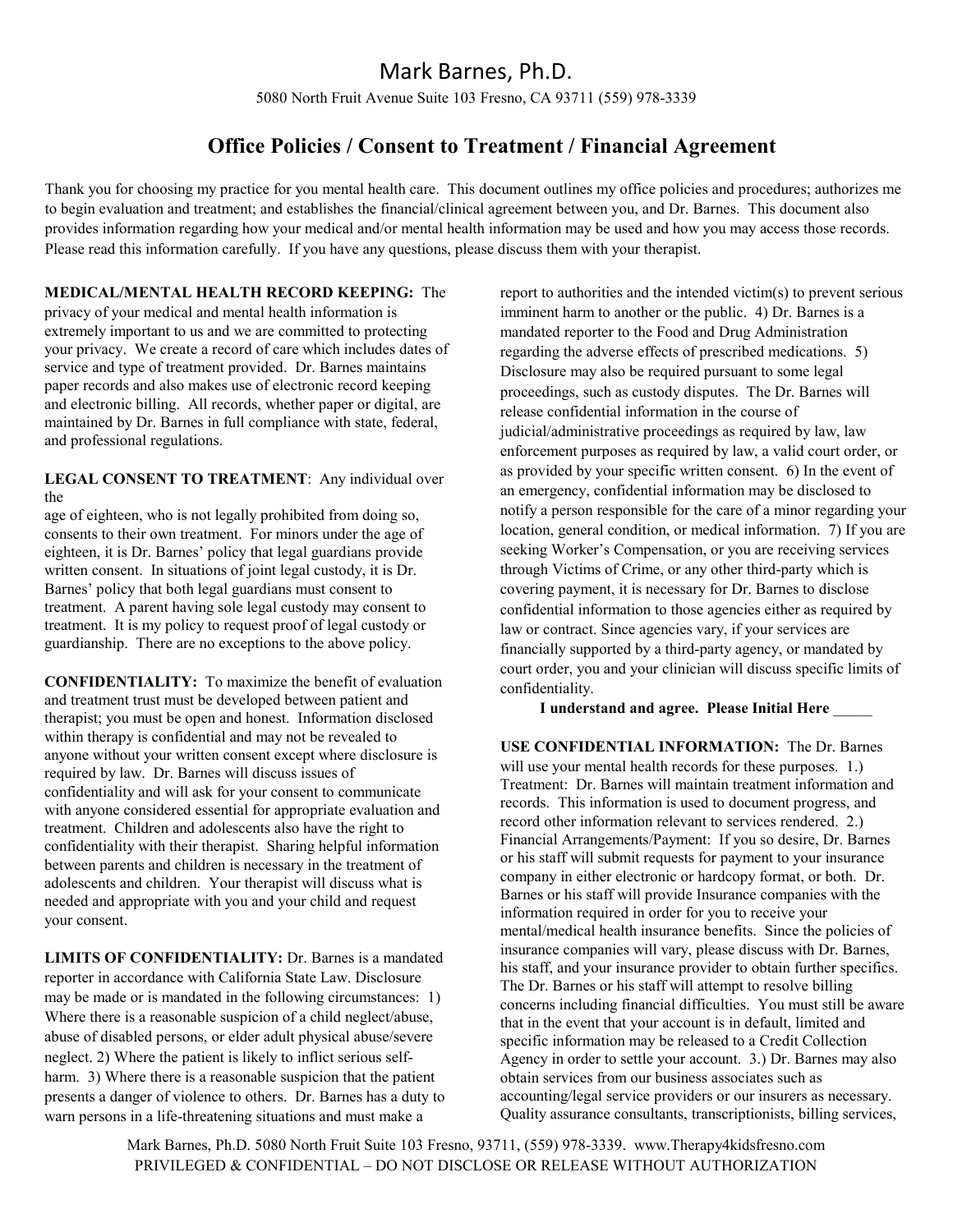#### 5080 North Fruit Avenue Suite 103 Fresno, CA 93711 (559) 978-3339

practice reviewers, auditors, certification/accreditation agencies, and other professionals may use confidential information. These business associates are required to appropriately safeguard your information and any statistical analyses or data exchanges made are conducted without inclusion of identifying information wherever possible. 4.) As a training institution, clinical records are reviewed by supervisors and their trainees.

#### **I understand and agree. Please Initial Here \_\_\_\_\_**

**TRAINING AND RESEARCH:** Dr. Barnes reserves the right to offer training and research opportunities to others in the field of clinical psychology. He is committed to ongoing training and research in the areas of childhood, adolescent, and family psychopathology, psychological assessment, psychological and psychiatric treatment, treatment outcomes, and mental health service delivery. Dr. Barnes may use case material and mental health records of patients for such purposes. In addition patients may be asked directly to participate in a research study or provide information for research purposes. All personal data is thoroughly disguised for such purposes to assure maintenance of patient confidentiality. The Dr. Barnes adheres to all ethical and legal standards for research and research participants outlined by the American Psychological Association and the California Board of Psychology.

#### **I understand and agree. Please Initial Here \_\_\_\_\_**

**PATIENT RIGHTS:** Billing and patient care information is maintained in electronic and hardcopy records. If you wish to exercise any of these rights, please contact Dr. Barnes at 5080 North Fruit Avenue Suite 103, Fresno, CA 93711, phone: (559) 978-3339, during normal business hours. You may also contact billing staff a[t Billing@therapy4kidsfresno.com.](mailto:Billing@therapy4kidsfresno.com) Either can assist you in the proper exercising of your rights. The information maintained is available to you in accordance with the following rights.

- 1. If you would like to limit or restrict the use or disclosure of your health information, you have a right to make such a request in writing. Dr. Barnes may not unconditionally approve the request, but each request is carefully reviewed.
- 2. You will receive a hardcopy of Dr. Barnes "Notice of Privacy Practices for Protected Health Information." You may also access this information on our website, [www.therapy4kidsfresno.com](http://www.therapy4kidsfresno.com/)
- 3. By written request, you may request a copy of your health and billing records, although we are not required to approve all such requests. For copies, pre-payment of two-dollars (\$2.00) per page, with a thirty-dollar (\$30) minimum fee (in order to cover staff and equipment costs to reproduce your record) is requested. Records are available for in-person pickup within 30 days of receipt of pre-payment (delivery alternatives are available and must be requested in writing). In the event Dr. Barnes determines your access to information

may be harmful, additional steps are necessary, and you may wish to discuss this in person with Dr. Barnes to better discuss questions you may have concerning request for records.

- 4. You may request, in writing, that your health record be amended to address incomplete or incorrect information. Not all requests are accepted although you may appeal a denial by providing an appeal request in writing. If your appeal is denied you may file a statement of disagreement and request that this statement be attached to any required future disclosures.
- 5. By written request, you may obtain an accounting of disclosures of confidential information made without your permission or request.
- 6. You may revoke, in writing, any previous authorization to disclose confidential information at any time and the revocation will be effective upon receipt for all future disclosures.

Dr. Barnes reserves the right to refuse services to anyone, including the discontinuation of services as established by legal and professional regulations. The Dr. Barnes also reserves all rights to modify or amend these policies. You may file written complaints with Dr. Barnes. You may also file a complaint with the Director, Office of Civil Rights of the U.S. Department of Health and Human Services. Dr. Barnes does not require you to waive your right to file a complaint in order to receive services here.

**EMERGENCY PROCEDURES:** If a need arises to contact Dr. Barnes therapist between sessions, please call him at (559) 978-3339 and your call will be returned as soon as possible. If you have an emergency, be sure to inform Dr. Barnes of the emergent nature of your call so that your call will be handed as quickly as possible. Of course, if an emergency is lifethreatening, please dial 911 or proceed to the nearest emergency room.

**APPOINTMENTS:** Initial evaluations may take anywhere from thirty minutes to three hours depending on the nature of the assessment. Individual therapy sessions are usually 45 to 50 minutes though longer or shorter sessions may be prearranged with Dr. Barnes. You are expected to arrive to each appointment on-time and Dr. Barnes will not extend sessions to make up for lost time when you are late. Dr. Barnes will make every effort to attend each appointment on-time. There are also situations, where therapy sessions must be delayed, such as in emergency session-extensions. In such situations Dr. Barnes will attempt to extend your appointment or provide other arrangements to make up for the lost appointment time.

**CANCELLATIONS:** Scheduling an appointment involves reservation of time specifically for you. A **minimum of twenty**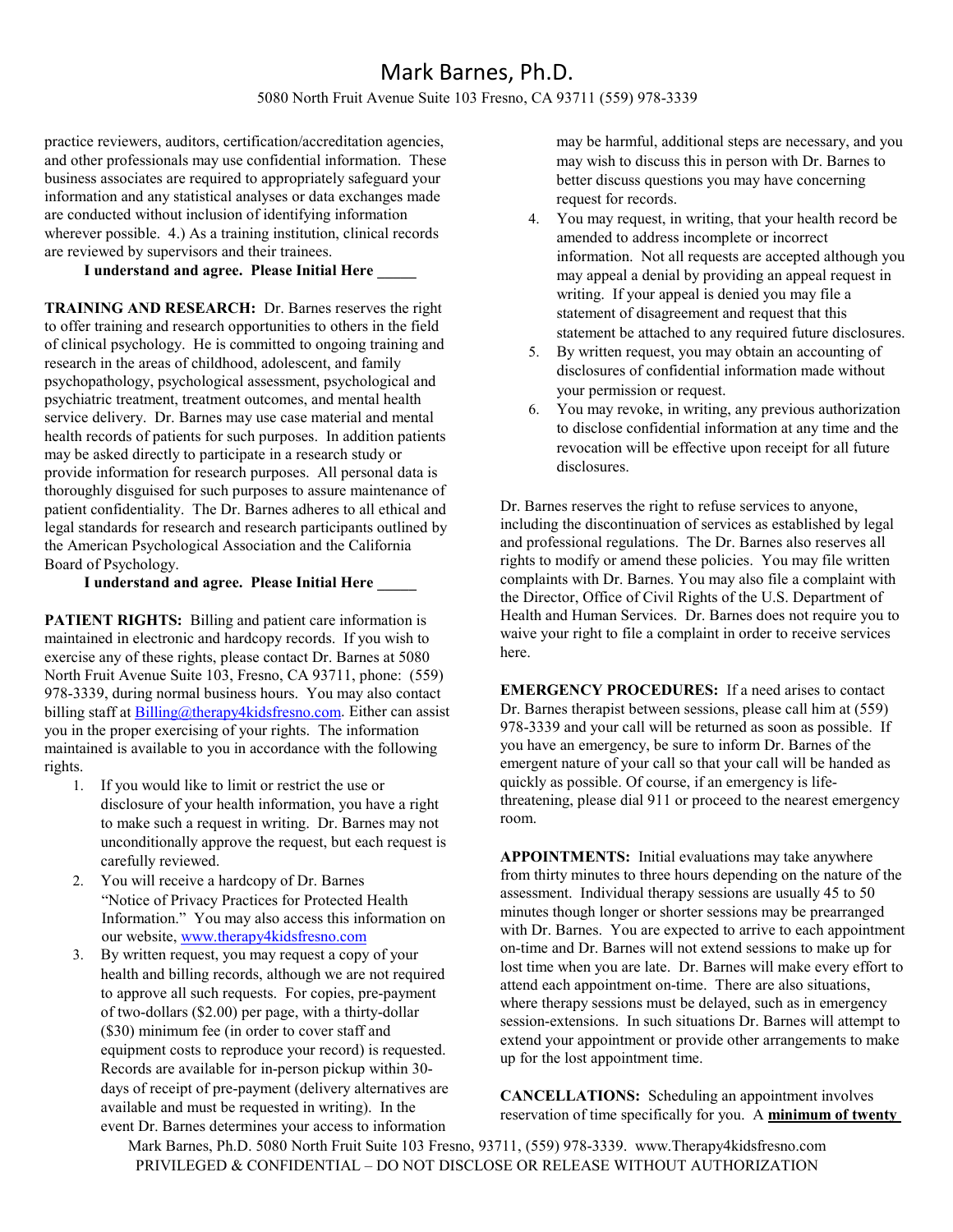#### 5080 North Fruit Avenue Suite 103 Fresno, CA 93711 (559) 978-3339

**four (24) hour notice is required** for rescheduling or cancellation of an appointment. The full session fee (typically \$150.00) will be charged for missed sessions without such notification. Dr. Barnes may waive this fee in the case of emergencies or acute medical illness. Your insurance company or other third party payer will not pay for late cancelled or failure to cancel a session; you will be solely responsible for this expense. This is a busy practice; your cooperation is essential so that we can provide maximum service to all clients. Even if you fail to provide advanced notice, contact Dr. Barnes as soon as possible and explain the mishap. If you fail to communicate about missed sessions for two consecutive sessions or for threemissed sessions within any six (6) month period of time, Dr. Barnes **may** initiate **termination of your services here** and would then refer you to another agency for continued care.

**I understand and agree. Please Initial Here** \_\_\_\_\_

**BILLING AND INSURANCE REIMBURSEMENT:** Clinical services are rendered and charged to the patient and not to the insurance company. You are expected to keep your account current, not waiting to see what the insurance will pay before making payment. Once you have provided a copy of your insurance card and necessary information, the Dr. Barnes or his staff will bill your insurance company weekly. A statement that reflects all charges and payments will be sent to you each month.

**I understand and agree. Please Initial Here** \_\_\_\_\_

**PAYMENT FOR SERVICES:** Payment is expected at the time of service unless insurance coverage requires another arrangement or there is a prior agreement with Dr. Barnes. **There may also be fees associated with report preparation, letter writing, and extended telephone consults, that will not be covered by your insurance. Please discuss specific fees or other details with Dr. Barnes prior to having these services performed**. Due to the ever-changing insurance environment and wide variety of plans, we cannot be responsible for knowing the filing requirements of each insurance company. In order for us to continue to file some insurance, we must enforce **that** *it is your responsibility to know or find out the filing requirements and limitations of your own plan*. Dr. Barnes and his staff are familiar with many insurance plans and managed care companies and are happy to assist in any way we can to help you find that information. *We are required by law to collect all co-pays at the time of service. There will be a \$50.00 service charge for any checks returned by your banking institution*. Discuss fees and payment with Dr. Barnes and please notify your him if any problems arise during the course of treatment regarding your ability to make timely payments. A Finance Charge of 1.5% per month (18% per annum) of the unpaid balance may be assessed after 90 days.

**I understand and agree. Please Initial Here** \_\_\_\_\_

**ABOUT MY PRACTICE:** I provide a variety of services including individual, couples, group, psychotherapy, psychoeducation, consultation, school counseling, psychological assessment, forensic assessment, and treatment. Dr. Barnes is actively engaged in ongoing continuing education and follow the highest professional and ethical standards. Psychologists like Dr. Barnes have a doctorate degree in psychology, have completed both pre- and post-doctoral internships, and have completed strict state competency standards for licensure. Psychologist may conduct personality or neurocognitive assessments, forensic assessment, provide psychotherapy, or supervise psychological trainees and interns. Psychiatrists have a medical doctorate and have completed medical school with additional training including residency in Psychiatry. At times Dr. Barnes may employ other mental health clinicians such as Licensed Professional Counselors (LPC), Licensed Clinical Social Workers(LCSW), and Licensed Marriage and Family Therapists (LMFT). All have completed a Bachelors and/or Master's Degree in social work or a related field and can provide psychotherapy, and case management/care coordination. Also, Dr. Barnes may employ Psychology Post-Docs or Psychological Assistants who have completed their doctoral degree and are practicing under the supervision of Dr. Barnes. Psychology Interns are in their final year of doctoral training, and Practicum Students are Master's level trainees. They are registered by the Board of Psychology as Psychological Assistants or by the Board of Behavioral Science as Associates, and are supervised by a Licensed Psychologist, Dr. Barnes.

Psychotherapy and counseling have earned a reputation for enhancing the quality of life of others. Although the vast majority benefit from these services, there are no certainties and each person will experience these services differently. All psychotherapy involves a substantial commitment, and as with most endeavors, the amount of effort you put forth into your treatment will effect the outcome greatly. Psychotherapy often involves an unsteady rate of progress and many people experience periods of depression, anger, resentment, guilt, fear, tension, anxiety, and other feelings during treatment. Services are provided without warranty or guarantee, but it is important to notify Dr. Barnes if you feel you or your child are experiencing any negative effects as a result of treatment.

You can expect Dr. Barnes to share with you:

- a. his understanding of the problems you have brought to his attention
- b. his approaches to those problems
- c. other approaches he may be aware of
- d. what research says about the advantages and disadvantages of various approaches
- e. his assessment of progress or lack thereof and resultant options he may be aware of
- f. his best opinion about what may happen without treatment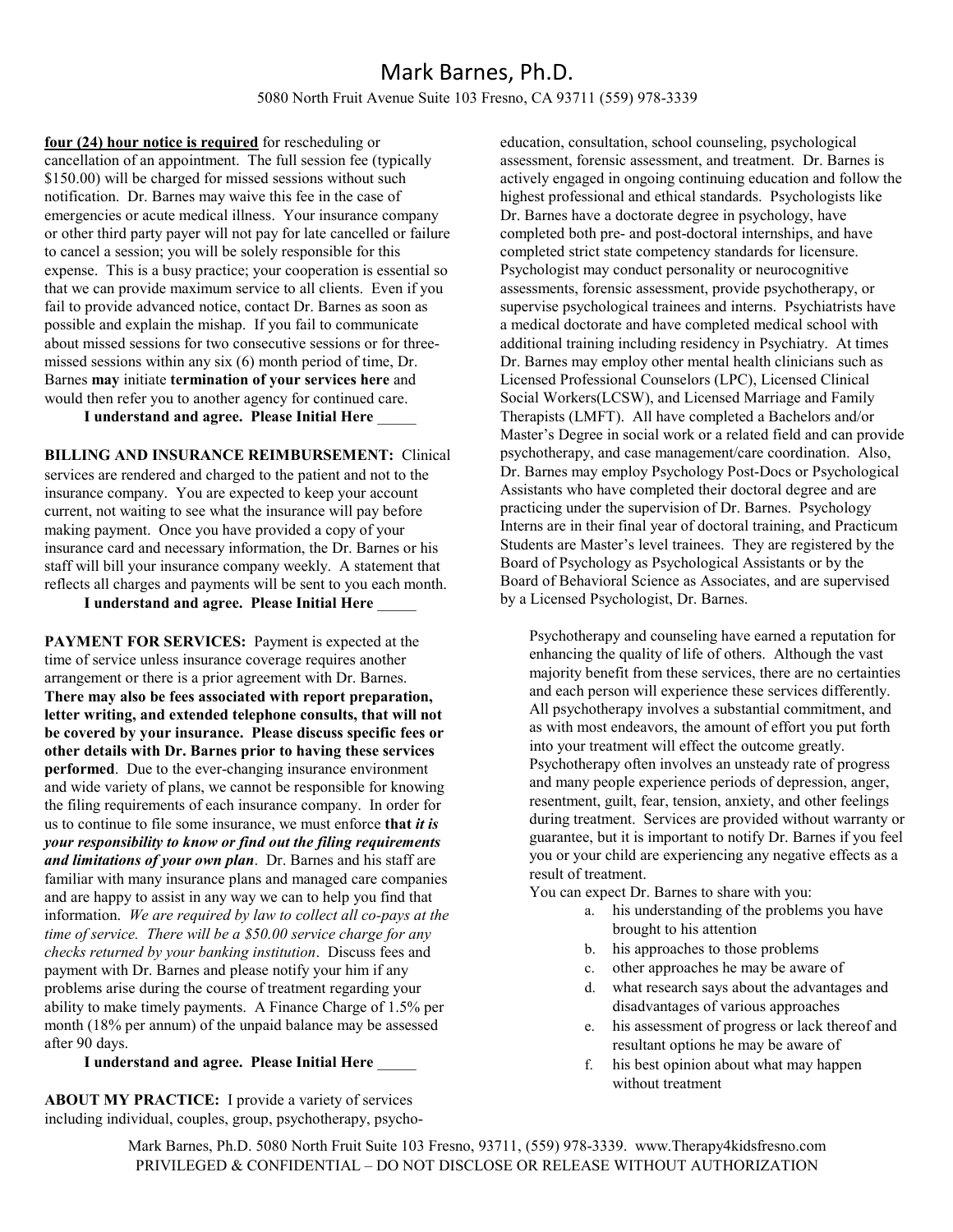#### 5080 North Fruit Avenue Suite 103 Fresno, CA 93711 (559) 978-3339

Dr. Barnes will make every effort to inform patients of all options for treatment. If you feel that your treatment is not progressing in the way that it should, please discuss this with Dr. Barnes. Sometimes treatment advances most rapidly during moments where you and your therapist directly address such obstacles.

*I have read and understand each of the above policies. I agree to follow and abide by them. I understand that I may revoke my consent, by submitting revocation in writing to Dr. Barnes, which will be made effective upon receipt. Your signature below also acknowledges that you have received a copy of these policies and the HIPAA Notice of Privacy Practices.*

\_\_\_\_\_\_\_\_\_\_\_\_\_\_\_\_\_\_\_\_\_\_\_\_\_\_\_\_\_\_\_\_\_\_\_\_\_\_\_\_\_\_\_\_\_\_\_ Signature of Patient or Responsible Party Today's Date

# Health and Background Questionnaire

| Check if you have any symptoms in the following areas, and briefly explain. |                                                                                                                                                                                                                                                                                                                                                                                                                                   |  |  |  |  |  |  |
|-----------------------------------------------------------------------------|-----------------------------------------------------------------------------------------------------------------------------------------------------------------------------------------------------------------------------------------------------------------------------------------------------------------------------------------------------------------------------------------------------------------------------------|--|--|--|--|--|--|
| $\Box$ Seizures<br>$\square$ Skin                                           | □ Chest/Heart _____________________<br>Any Recent Changes In:<br>□ Head/Neck Injury _______________<br>口 Back______________________________<br>$\Box$ Weight<br>□ Energy Level<br>$\Box$ Intestinal<br>□ Ability to Sleep □ Mood<br>□ Ear/Nose/Throat __________________<br>□ Appetite □ Sexual Energy<br>□ Other Pain/Discomfort, Describe:<br>D Circulation                                                                     |  |  |  |  |  |  |
| <b>Childhood Illnesses:</b>                                                 | $\square$ Measles<br>□ Rubella □ Chickenpox<br>□ Rheumatic Fever □ Polio<br>$\Box$ Mumps                                                                                                                                                                                                                                                                                                                                          |  |  |  |  |  |  |
| Immunizations:                                                              | $\Box$ Pneumonia $\Box$ Hepatitis $\Box$ Chickenpox<br>$\square$ MMR<br>$\Box$ Influenza<br>$\Box$ Tetanus                                                                                                                                                                                                                                                                                                                        |  |  |  |  |  |  |
|                                                                             | List Any Medical Problems, Allergies or Conditions (Include Diagnosis & Diagnosing Doctors Name if Known):                                                                                                                                                                                                                                                                                                                        |  |  |  |  |  |  |
|                                                                             |                                                                                                                                                                                                                                                                                                                                                                                                                                   |  |  |  |  |  |  |
|                                                                             |                                                                                                                                                                                                                                                                                                                                                                                                                                   |  |  |  |  |  |  |
|                                                                             |                                                                                                                                                                                                                                                                                                                                                                                                                                   |  |  |  |  |  |  |
|                                                                             | List Any Medications you are using (Include Prescribing Doctor and Dosages if known):                                                                                                                                                                                                                                                                                                                                             |  |  |  |  |  |  |
|                                                                             |                                                                                                                                                                                                                                                                                                                                                                                                                                   |  |  |  |  |  |  |
|                                                                             |                                                                                                                                                                                                                                                                                                                                                                                                                                   |  |  |  |  |  |  |
|                                                                             |                                                                                                                                                                                                                                                                                                                                                                                                                                   |  |  |  |  |  |  |
|                                                                             | Describe any family history of Mental Illness or Physical Illness:                                                                                                                                                                                                                                                                                                                                                                |  |  |  |  |  |  |
|                                                                             |                                                                                                                                                                                                                                                                                                                                                                                                                                   |  |  |  |  |  |  |
|                                                                             |                                                                                                                                                                                                                                                                                                                                                                                                                                   |  |  |  |  |  |  |
|                                                                             |                                                                                                                                                                                                                                                                                                                                                                                                                                   |  |  |  |  |  |  |
|                                                                             | Surgeries/Hospitalizations or Serious Accidents/Injuries                                                                                                                                                                                                                                                                                                                                                                          |  |  |  |  |  |  |
| Year                                                                        | Hospital<br>Reason                                                                                                                                                                                                                                                                                                                                                                                                                |  |  |  |  |  |  |
|                                                                             |                                                                                                                                                                                                                                                                                                                                                                                                                                   |  |  |  |  |  |  |
|                                                                             |                                                                                                                                                                                                                                                                                                                                                                                                                                   |  |  |  |  |  |  |
|                                                                             |                                                                                                                                                                                                                                                                                                                                                                                                                                   |  |  |  |  |  |  |
| Exercise                                                                    | □ Mild Exercise □ Occasional Vigorous Exercise<br>$\Box$ Sedentary<br>□ Regular Vigorous Exercise                                                                                                                                                                                                                                                                                                                                 |  |  |  |  |  |  |
| Diet:                                                                       | Are you dieting?<br>$\Box$ Yes $\Box$ No If yes, is this a physician prescribed diet? $\Box$ Yes $\Box$ No<br>Estimate Salt Intake: $\Box$ Hi $\Box$ Med $\Box$ Low Estimate Fat Intake:<br>$\Box$ Hi<br>$\square$ Med<br>$\Box$ Low<br>Estimate Sugar Intake $\Box$ Hi $\Box$ Med $\Box$ Low Estimate Caffeine Intake $\Box$ Hi<br>$\Box$ Med<br>$\Box$ Low                                                                      |  |  |  |  |  |  |
| Military:                                                                   | If you have previously served in the military, please list division and highest rank achieved:                                                                                                                                                                                                                                                                                                                                    |  |  |  |  |  |  |
| Legal<br>History:                                                           | If you check yes to the following questions please provide details on the reverse side of this paper<br>Are you currently involved in any current litigation such as criminal, civil or divorce proceedings? $\Box$ Yes $\Box$ No<br>Have you ever been convicted of a felony? $\Box$ Yes $\Box$ No<br>Have you ever been arrested/convicted of inappropriate sexual or criminal behavior involving a minor? $\Box$ Yes $\Box$ No |  |  |  |  |  |  |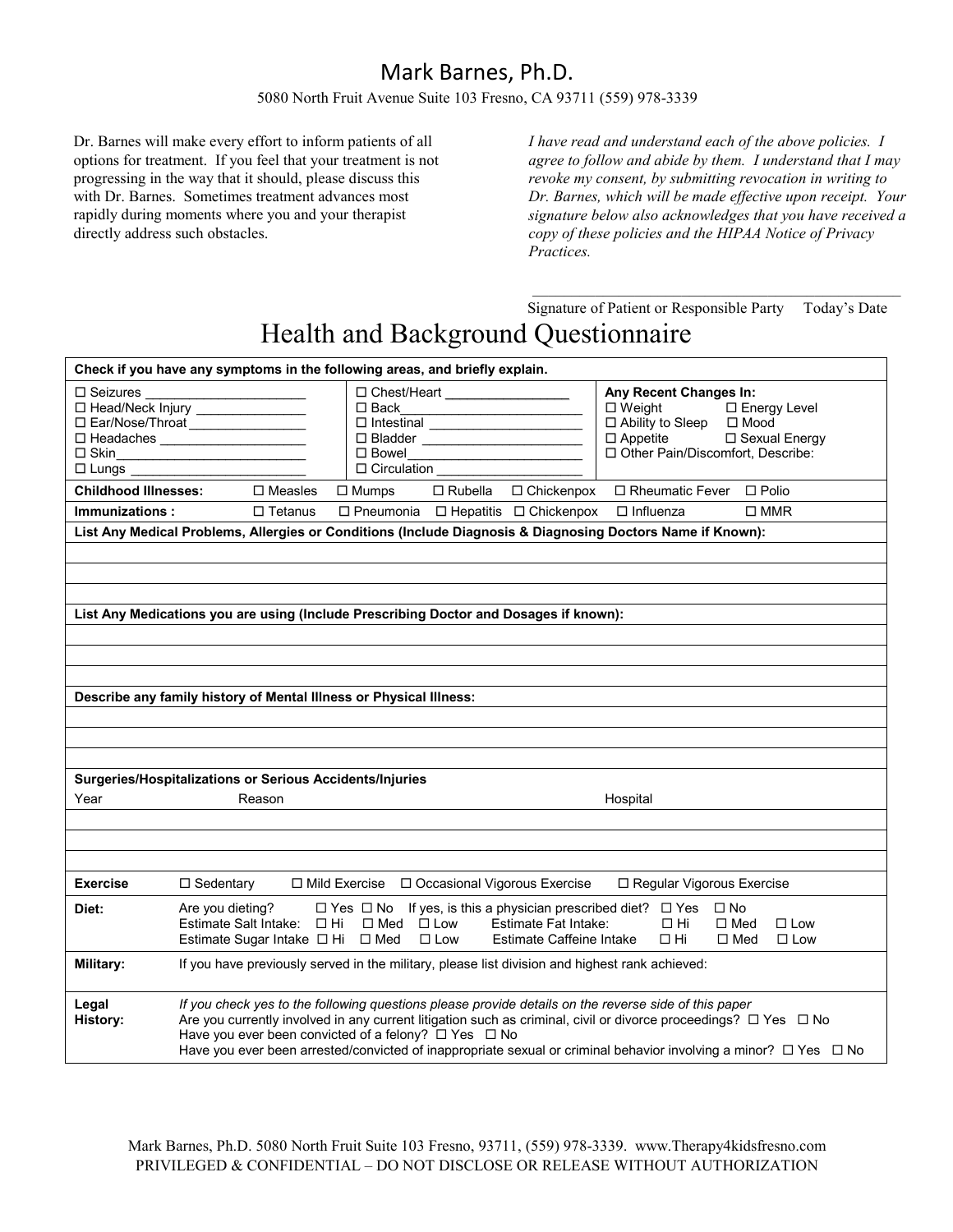5080 North Fruit Avenue Suite 103 Fresno, CA 93711 (559) 978-3339

| Address:  | Dates Seen |
|-----------|------------|
| Address:  | Dates Seen |
| Address:  | Dates Seen |
| Address:  | Dates Seen |
| Address:  | Dates Seen |
| Facility: | Therapist  |
|           |            |
|           |            |

| Mental Health Symptom Checklist |                                                                                              |  |  |  |  |  |
|---------------------------------|----------------------------------------------------------------------------------------------|--|--|--|--|--|
| $\square$ Yes                   | Any history of a seizure or epileptic attack?                                                |  |  |  |  |  |
| $\Box$ Yes                      | Any history of drug or alcohol abuse?                                                        |  |  |  |  |  |
| $\Box$ Yes                      | Any misuse of over-the-counter or prescription drugs?                                        |  |  |  |  |  |
| $\Box$ Yes                      | Any history of head injury or black-outs?                                                    |  |  |  |  |  |
| $\Box$ Yes                      | Decreased academic or work performance?                                                      |  |  |  |  |  |
| $\Box$ Yes                      | Difficulty eating, excessive eating, or forced vomiting?                                     |  |  |  |  |  |
| $\Box$ Yes                      | Difficulty sleeping, falling asleep, or difficulty waking up in morning?                     |  |  |  |  |  |
| $\Box$ Yes                      | Do you have access to guns, rifles, weapons or explosives?                                   |  |  |  |  |  |
| $\Box$ Yes                      | Do you wears glasses, contact lenses, hearing aid or a prosthesis?                           |  |  |  |  |  |
| $\Box$ Yes                      | Ever been in the car during a serious car accident?                                          |  |  |  |  |  |
| $\square$ Yes                   | Ever made a serious threat or attempt to cause serious injury to another person?             |  |  |  |  |  |
| $\Box$ Yes                      | Excessive shakiness, arm or leg tremors?                                                     |  |  |  |  |  |
| $\Box$ Yes                      | Experiencing frequent panic, terror or nervousness?                                          |  |  |  |  |  |
| $\Box$ Yes                      | Feeling depressed, unusually lethargic, tired, bored, or apathetic?                          |  |  |  |  |  |
| $\Box$ Yes                      | Frequent or disturbing nightmares? Night sweats/terror?                                      |  |  |  |  |  |
| $\Box$ Yes                      | Hallucinations: visual, auditory or olfactory (smell)                                        |  |  |  |  |  |
| $\Box$ Yes                      | Have you ever attempted or threatened to attempt suicide?                                    |  |  |  |  |  |
| $\Box$ Yes                      | Have you previously been to a counselor or therapist?                                        |  |  |  |  |  |
| $\Box$ Yes                      | Increased difficulties with eye and hand coordination?                                       |  |  |  |  |  |
| $\Box$ Yes                      | Increased difficulty in concentration or attention?                                          |  |  |  |  |  |
| $\square$ Yes                   | Increased moodiness or irritability?                                                         |  |  |  |  |  |
| $\Box$ Yes                      | Loss of simple movement of various body parts, such as paralysis or numbness?                |  |  |  |  |  |
| $\Box$ Yes                      | Preoccupied with death, dying or morbid thoughts?                                            |  |  |  |  |  |
| $\Box$ Yes                      | Problems with over-eating or poor appetite?                                                  |  |  |  |  |  |
| $\Box$ Yes                      | Recent changes in vision, balance, hearing or coordination?                                  |  |  |  |  |  |
| $\square$ Yes                   | Recent dizziness spells?                                                                     |  |  |  |  |  |
| $\Box$ Yes                      | Recent surgery or hospitalizations?                                                          |  |  |  |  |  |
| $\square$ Yes                   | Threatened, attempted or engaged in serious destruction of property, including fire setting? |  |  |  |  |  |
|                                 |                                                                                              |  |  |  |  |  |